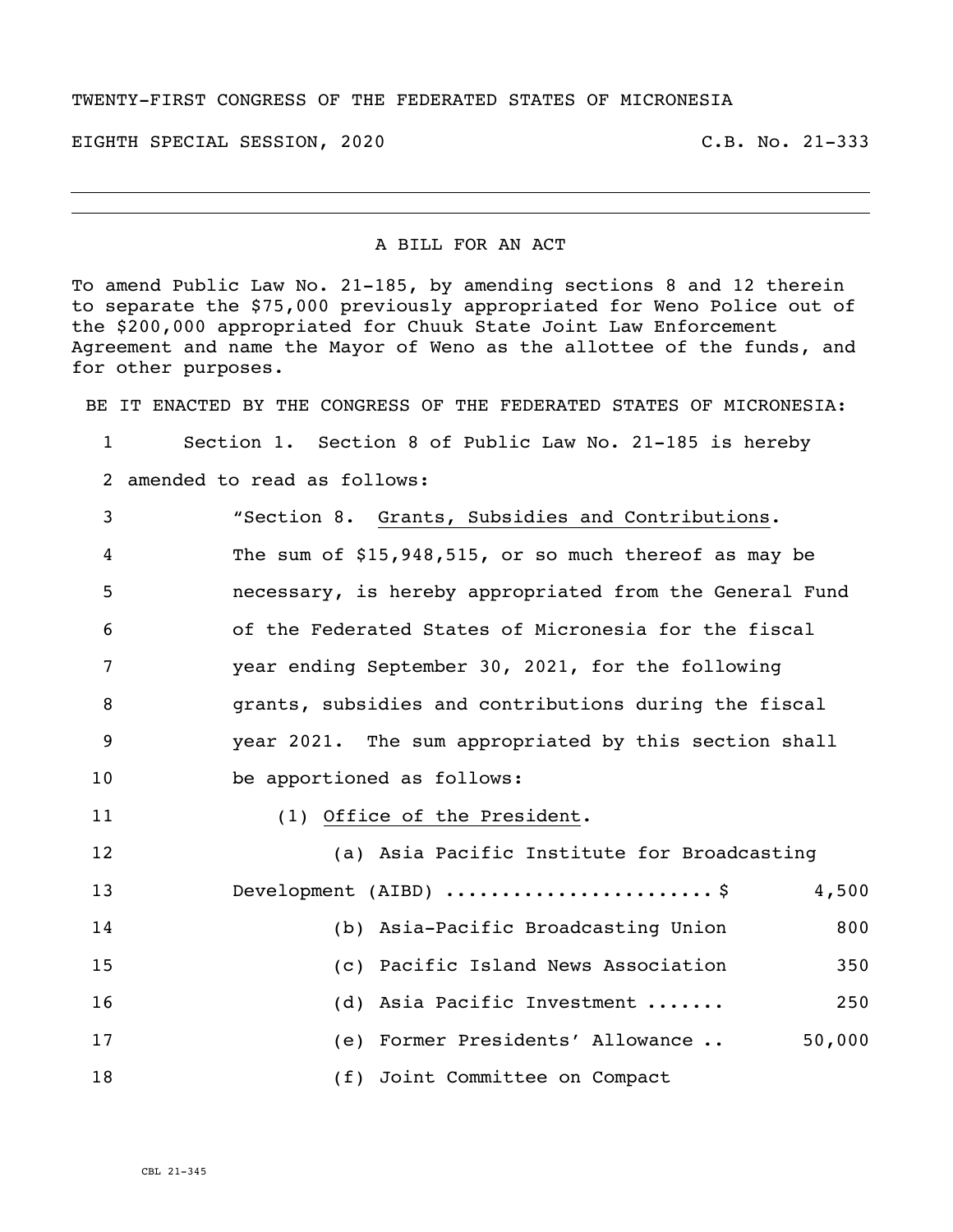| 1              | Review and Planning (JCRP) $\ldots \ldots \ldots \ldots$ | 800,000 |
|----------------|----------------------------------------------------------|---------|
| $\overline{2}$ | (2) Department of Foreign Affairs.                       |         |
| 3              | Pacific Island Forum Secretariat<br>(a)                  | 57,000  |
| 4              | Secretariat of the Pacific Community<br>(b)              | 65,000  |
| 5              | $ESCAP$<br>(C)                                           | 5,000   |
| 6              | UN Membership Fee<br>(d)                                 | 50,000  |
| 7              | East-West Center<br>(e)                                  | 5,000   |
| 8              | ACP Cotonou Membership Fees<br>(f)                       | 17,000  |
| 9              | SPC Office Rental<br>(g)                                 | 29,670  |
| 10             | SIS Program<br>(h)                                       | 10,000  |
| 11             | IOM Membership Fee<br>(i)                                | 600     |
| 12             | $(j)$ SPC Host Grant                                     | 20,000  |
| 13             | (k) Differential for foreign currency                    |         |
| 14             | adjustment                                               | $-0-$   |
| 15             | $(1)$ FSM Day                                            | $-0-$   |
| 16             | (m) 2020 Games in Japan - Representation                 |         |
| 17             | and Participation (FSM Embassy/Tokyo)                    | $-0-$   |
| 18             | (n) Prior Year Obligation PIF                            | $-0-$   |
| 19             | (o) Guam Consulate Outreach                              | $-0-$   |
| 20             | (p) Pacific Island Forum                                 | $-0-$   |
| 21             | (3) Department of Finance and Administration             |         |
| 22             | (a) CTA-OCO Membership Fee                               | 14,024  |
| 23             | (b) Maintenance Fee for Financial                        |         |
| 24             | Management Information System (FMIS).                    | 55,000  |
| 25             | $(c)$ PITTA – CTA                                        | 9,000   |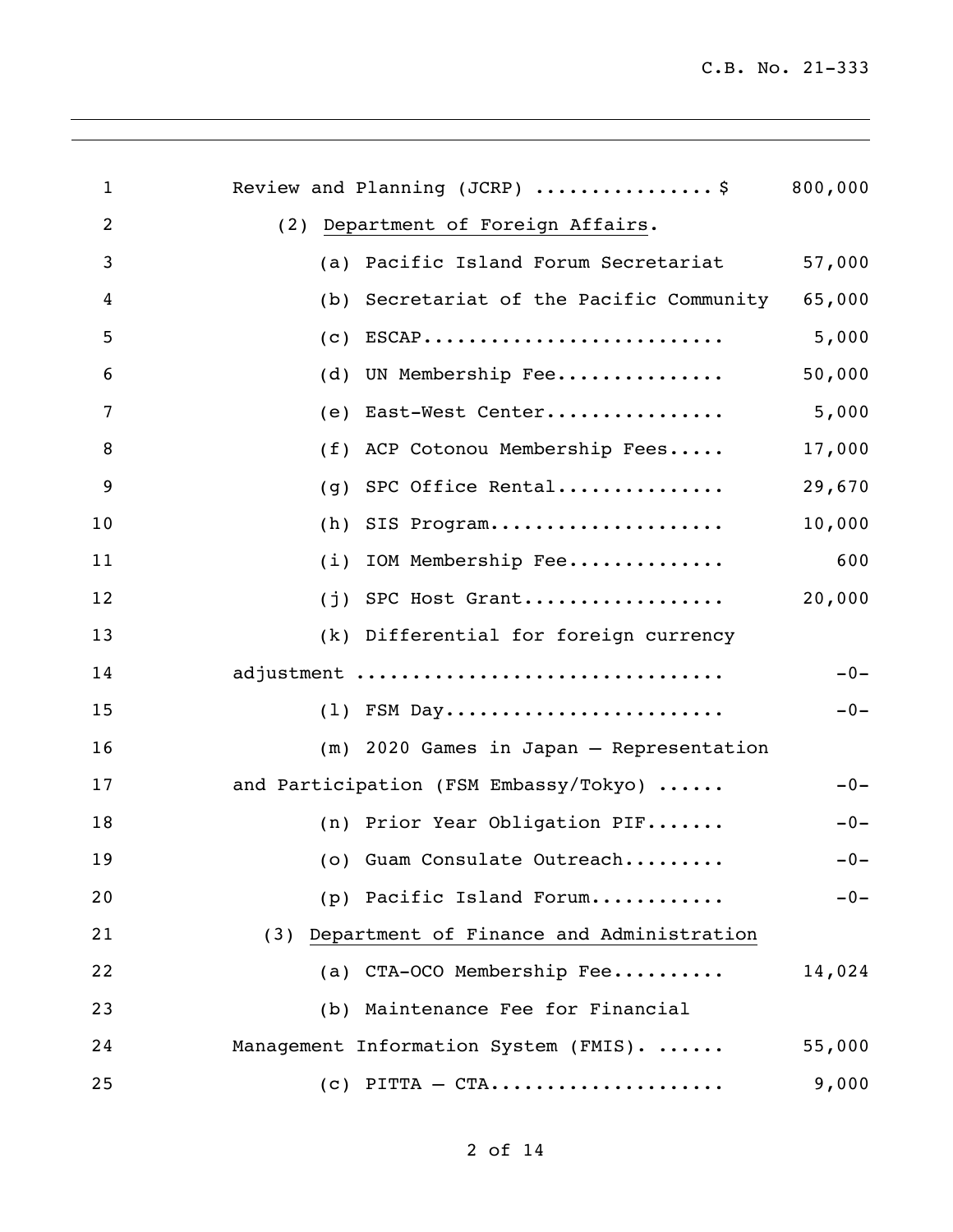| $\mathbf{1}$   | (d) ADB, IMF and Budget, Finance                  |
|----------------|---------------------------------------------------|
| $\overline{2}$ | Policy Consultations  \$<br>25,000                |
| 3              | 200,000<br>(e) Macro Economist Advisor            |
| 4              | Global Forum Membership Fee<br>26,000<br>(f)      |
| 5              | 20,000<br>PFTAC Membership Fee<br>(g)             |
| 6              | (h) CTA Conference<br>35,000                      |
| 7              | (i) FSM National Government taxes                 |
| 8              | prior year debts to social security<br>$-0-$      |
| 9              | (j) Prior Years Obligations for                   |
| 10             | Chuuk Finance Office<br>$-0-$                     |
| 11             | (k) Finance prior year obligations                |
| 12             | for acting capacity<br>$-0-$                      |
| 13             | (1) FSM Trust Fund Board<br>$-0-$                 |
| 14             | Tax Compliance Initiative-0-<br>(m)               |
| 15             | (n) FSM Hosting OCE Annual Conference<br>$-0-$    |
| 16             | (o) FSM Trust Fund Board Meetings and             |
| 17             | Investment Conferences<br>$-0-$                   |
| 18             | (4) Department of Resources and Development.      |
| 19             | (a) Pacific Islands Development                   |
| 20             | 15,000<br>Program (PIDP)                          |
| 21             | (b) Pacific Asian Travel Association (PATA) 6,000 |
| 22             | (c) United Nations Development                    |
| 23             | Program (UNDP)<br>30,000                          |
| 24             | (d) Food Agriculture Organization (FAO)<br>6,800  |
| 25             | (e) Western Forestry Leadership Coalition.<br>530 |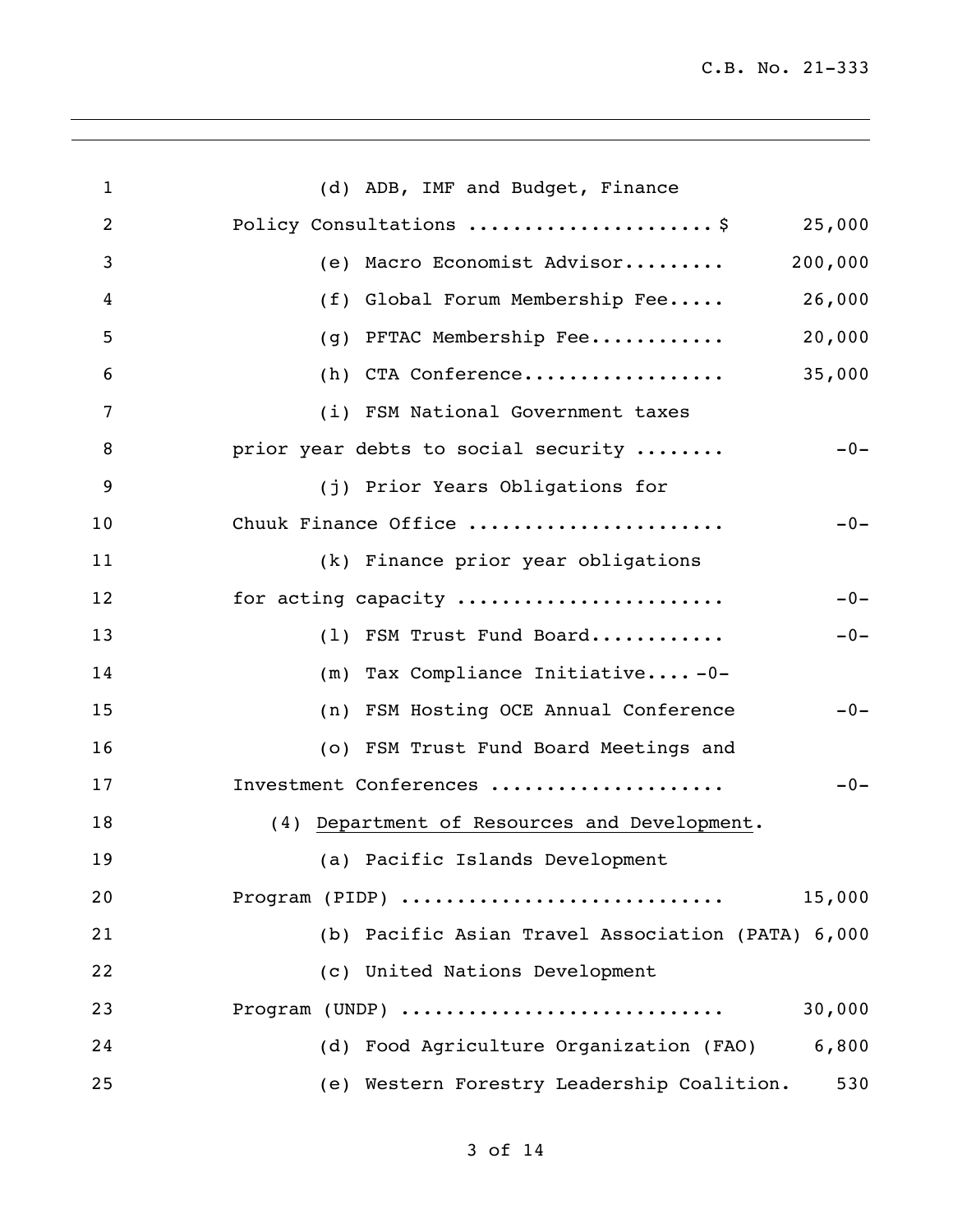| $\mathbf{1}$   | (f) Matching to SPC Projects \$<br>60,000          |
|----------------|----------------------------------------------------|
| $\overline{2}$ | (g) Micronesian Challenge<br>10,000                |
| 3              | (h) Micronesian Cruise Association<br>2,500        |
| 4              | (i) South Pacific Tourism Organization<br>8,000    |
| 5              | 250<br>IRENA<br>(j)                                |
| 6              | (k) Micronesia Trade Commission<br>30,000          |
| 7              | (1) Convention on Biological Diversity (CBD) 1,000 |
| 8              | $(m)$ IFAD<br>500                                  |
| 9              | $(n)$ UNIDO Membership 1,000                       |
| 10             | (o) Micronesia Island Forum Membership Fee 15,000  |
| 11             | Hosting Micronesian Island Forum<br>$-0-$<br>(p)   |
| 12             | (q) Pacific Festival<br>$-0-$                      |
| 13             | (r) Micronesia Association of Sustainable          |
| 14             | Agriculture<br>50,000                              |
| 15             | $-0-$<br>(s) Micronesia Island Forum               |
| 16             | (t) Micronesia Challenge Endowment Fund 100,000    |
| 17             | (5) Department of Health and Social Affairs.       |
| 18             | (a) UNFPA<br>3,000                                 |
| 19             | 4,780<br>$(b)$ WHO                                 |
| 20             | 20,000<br>PIHOA<br>(c)                             |
| 21             | Association of Territorial Health<br>4,000<br>(d)  |
| 22             | Nursing and Medical Licensing<br>60,000<br>(e)     |
| 23             | 70,000<br>FSM Red Cross<br>(f)                     |
| 24             | 50,000<br>UNICEF (Vaccine & TB Drugs)<br>(g)       |
| 25             | (h) UN/FSM Women (CEDAW)<br>1,000                  |

,我们也不会有什么。""我们的人,我们也不会有什么?""我们的人,我们也不会有什么?""我们的人,我们也不会有什么?""我们的人,我们也不会有什么?""我们的人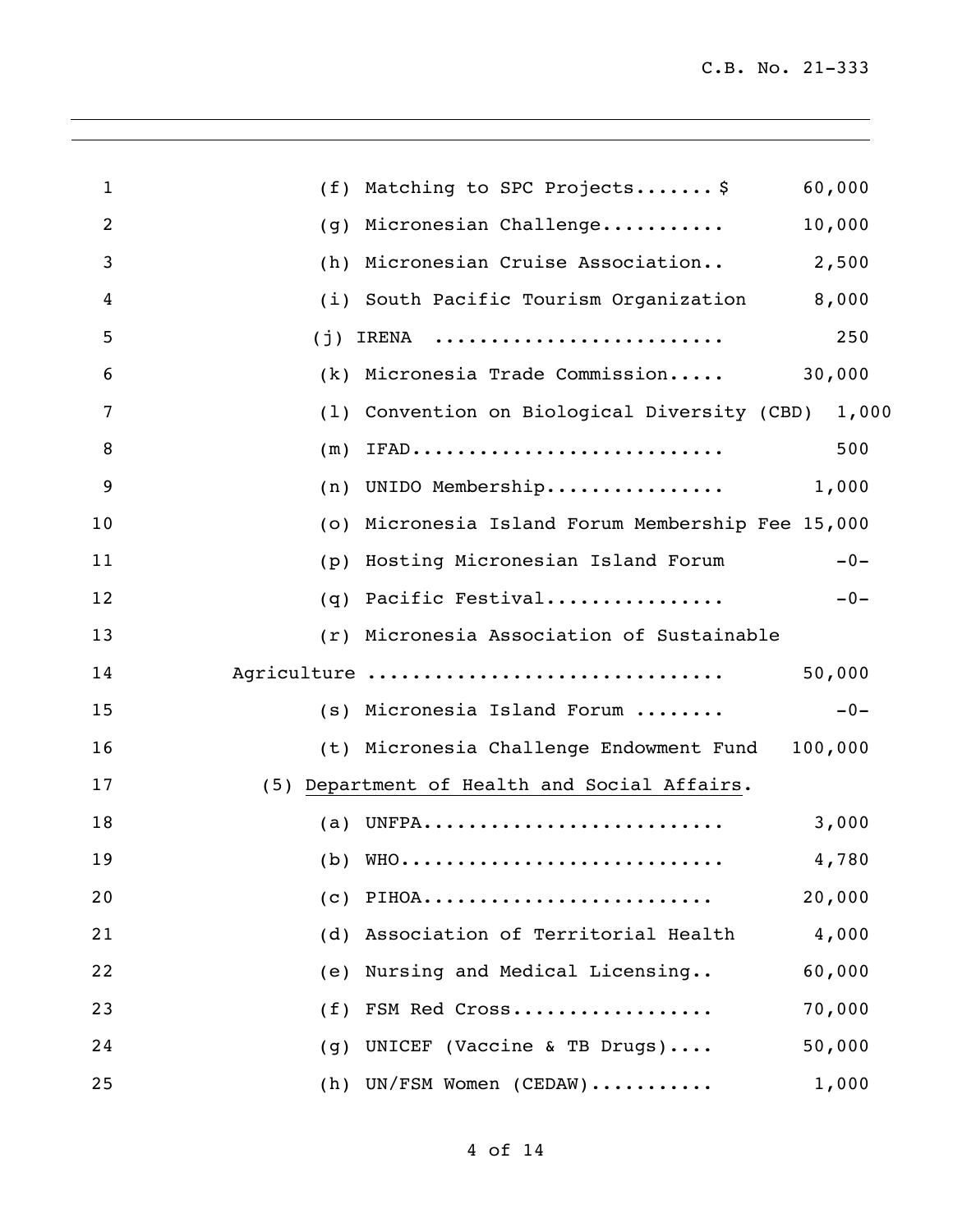| $\mathbf{1}$   | (i) Drug Quality Testing Project \$<br>3,000         |
|----------------|------------------------------------------------------|
| $\overline{2}$ | (j) National Therapeutics & Standards                |
| 3              | Committee<br>35,000                                  |
| 4              | (k) Antimicrobial Resistance (AMR).<br>$-0-$         |
| 5              | (1) FSM Youth Summit<br>$-0-$                        |
| 6              | (m) TB & Leprosy - Free Chuuk Project<br>$-0-$       |
| 7              | (n) Convention on the Rights of                      |
| 8              | the Child (CRC)<br>$-0-$                             |
| 9              | (o) Response to measles and coronavirus<br>$-0-$     |
| 10             | (6) Department of Education.                         |
| 11             | Aid to Non-Public Schools 1,000,000<br>(a)           |
| 12             | Aid to CMI Students<br>40,000<br>(b)                 |
| 13             | 100,000<br>Aid to PCC Students<br>(c)                |
| 14             | National Scholarship<br>3,000,000<br>(d)             |
| 15             | National Close-Up 75,000<br>(e)                      |
| 16             | Merit Scholarship<br>300,000<br>(f)                  |
| 17             | 100,000<br>Aid to FSM Students in Japan<br>(g)       |
| 18             | Caroline College & Pastoral Institute 200,000<br>(h) |
| 19             | (i) Faithwalk Christian College<br>200,000           |
| 20             | Aid to FSM Students in China<br>35,000<br>(j)        |
| 21             | Aid to FSM Students in Fiji<br>35,000<br>(k)         |
| 22             | Xavier High School -Chuuk<br>75,000<br>(1)           |
| 23             | (7) Department of Transportation, Communications     |
| 24             | and Infrastructure.                                  |
| 25             | (a) Asia Pacific Telecommunity<br>11,000             |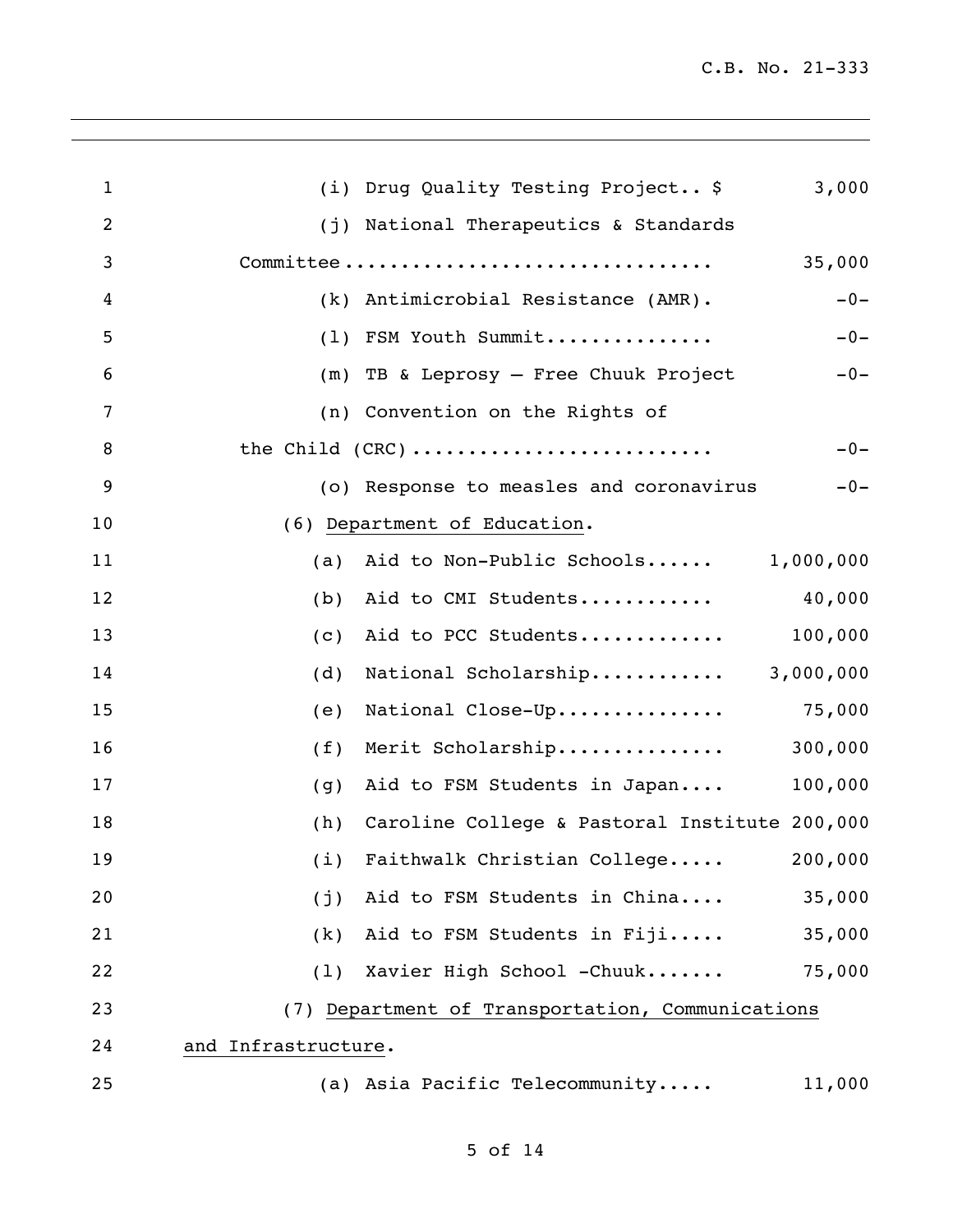| $\mathbf{1}$   | (b) International Telecommunication                |
|----------------|----------------------------------------------------|
| $\overline{2}$ | Union<br>20,867                                    |
| 3              | 28,050<br>$(C)$ ICAO                               |
| 4              | 600,000<br>(d) FSM Capital Energy                  |
| 5              | (e) Micronesian Shipping Commission. 25,000        |
| 6              | (f)Fuel and Provisions for Caroline                |
| 7              | Voyager and Navigator 1,345,830                    |
| 8              | (g) MS Navigator Repair and Services<br>$-0-$      |
| 9              | (8) Department of Justice.                         |
| 10             | (a) States Joint Law Enforcement: Kosrae. 75,000   |
| 11             | (b) States Joint Law Enforcement: Pohnpei 200,000  |
| 12             | (c) States Joint Law Enforcement: Chuuk $\sqrt{f}$ |
| 13             | which \$75,000 shall be used for Weno              |
| 14             | Municipal Police[200,000]<br>125,000               |
| 15             | (d) States Joint Law Enforcement: Yap 75,000       |
| 16             | (e) Police Academy<br>100,000                      |
| 17             | (f) Fuel Subsidy<br>550,000                        |
| 18             | $(g)$ WIPO<br>$-0-$                                |
| 19             | (h) Patrol Boat - Replenish $-0-$                  |
| 20             | (i) Reimbursement - Yap Investigation<br>$-0-$     |
| 21             | Interpol-Membership & Activities<br>$-0-$<br>(j)   |
| 22             | (k) Security for MIF<br>$-0-$                      |
| 23             | (1) Ammunitions for side arm & long                |
| 24             | rifles<br>25,000                                   |
| 25             | (m) Organizations for the Prohibition of           |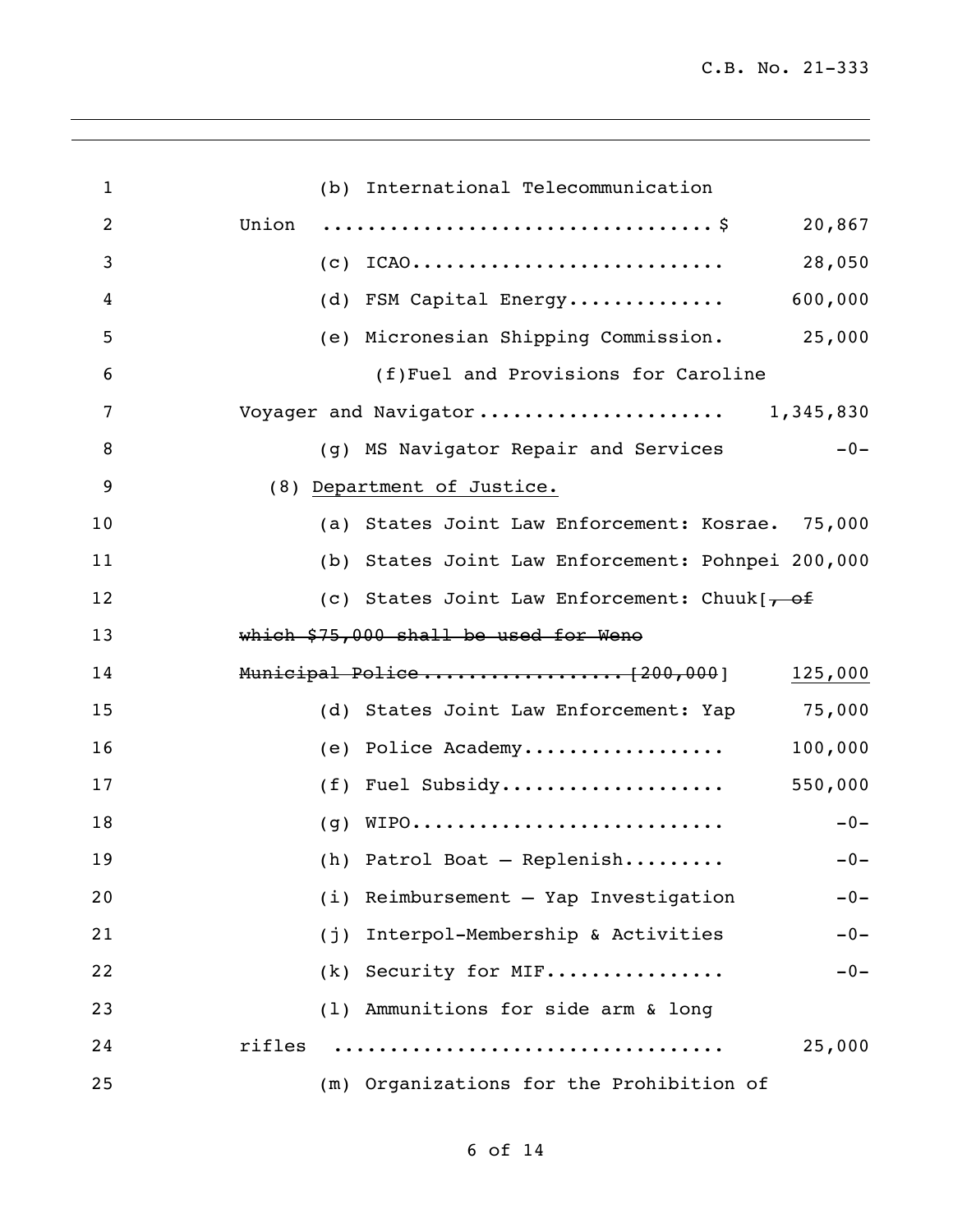| $\mathbf{1}$   | Chemical Weapons (OPCW) \$                    | 7,962  |
|----------------|-----------------------------------------------|--------|
| $\overline{2}$ | (n) Comprehensive Nuclear Weapon Ban          |        |
| 3              | Treaty Organization (CTBT)                    | 13,708 |
| 4              | (o) Retroactive salary (2013-2016) for        |        |
| 5              | Captain of Police                             | $-0-$  |
| 6              | (p) Weno Municipal Police                     | 75,000 |
| 7              | (9) Department of Environment, Climate        |        |
| 8              | Change and Emergency Management               |        |
| 9              | (a)                                           | 835    |
| 10             | UNFCCC<br>(b)                                 | 325    |
| 11             | UNCCD<br>(c)                                  | 195    |
| 12             | SPREP Membership<br>(d)                       | 10,768 |
| 13             | Waigani Convention<br>(e)                     | 1,190  |
| 14             | SPREP-Noumea Convention<br>(f)                | 1,764  |
| 15             | Earth Day Activities<br>(g)                   | 15,000 |
| 16             | 7th Bi-Annual Environment Conference<br>(h)   | 20,000 |
| 17             | Basel Convention<br>(i)                       | 197    |
| 18             | (j) Kyoto Protocol                            | 484    |
| 19             | (k) WMO Membership                            | 15,000 |
| 20             | (1) Disaster Assistance Emergency             |        |
| 21             | Relief Fund (DAEF)- Matching                  | $-0-$  |
| 22             | (m) Disaster Relief Fund                      | $-0-$  |
| 23             | (10) Office of National Archives, Culture and |        |
| 24             | Historic Preservation                         |        |
| 25             | (a) UNESCO                                    | 4,000  |
|                |                                               |        |

,我们也不会有什么。""我们的人,我们也不会有什么?""我们的人,我们也不会有什么?""我们的人,我们也不会有什么?""我们的人,我们也不会有什么?""我们的人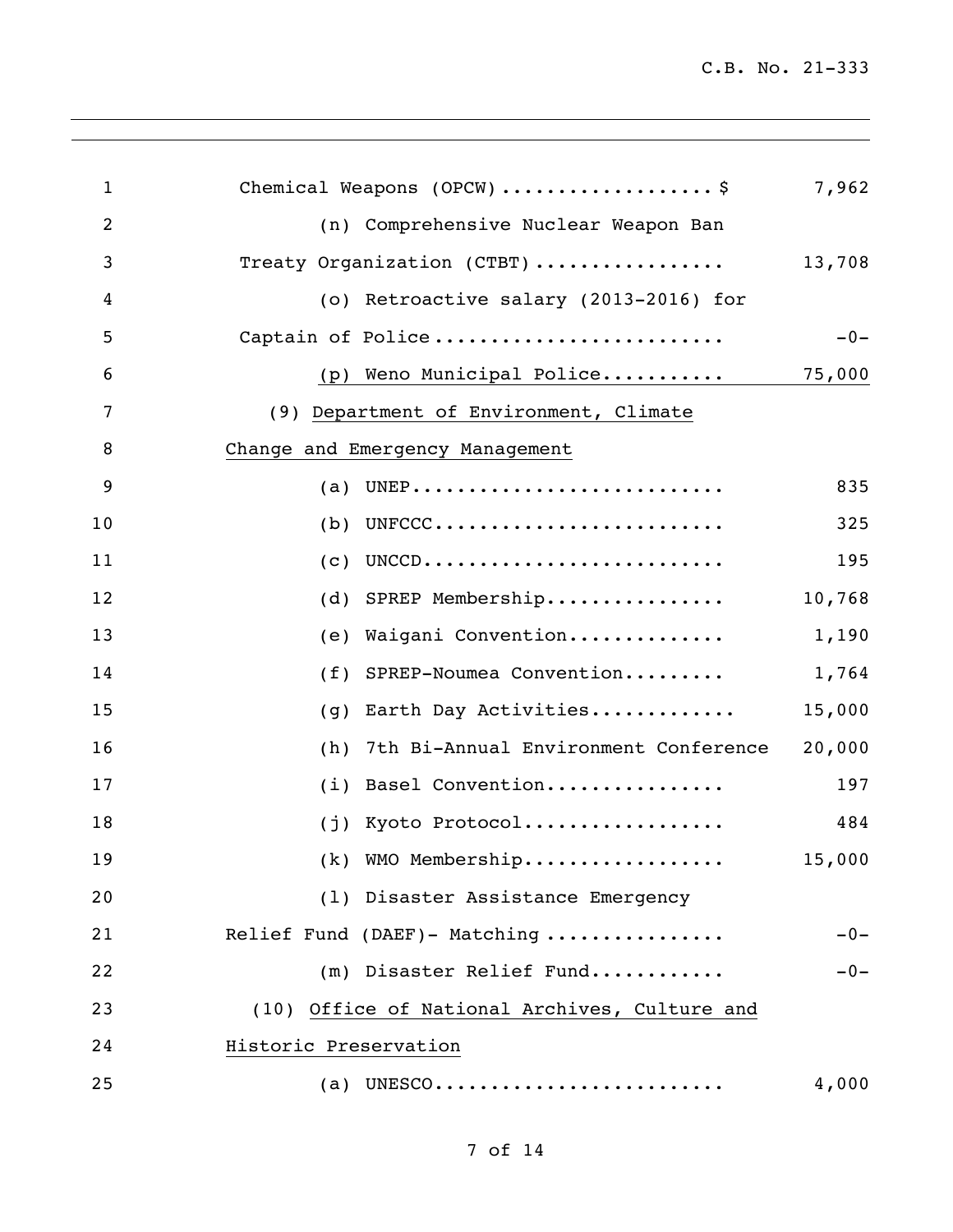| $\mathbf{1}$   | 2,760<br>(b)                                        |  |
|----------------|-----------------------------------------------------|--|
| $\overline{2}$ | PARBICA<br>100<br>(c)                               |  |
| 3              | PIALA<br>100<br>(d)                                 |  |
| 4              | $(e)$ WHC<br>54                                     |  |
| 5              | (f) Library Fee<br>50                               |  |
| 6              | (11) Office of the National Public Auditor          |  |
| 7              | (a) APIPA - Staff Development and                   |  |
| 8              | Membership Fee<br>$-0-$                             |  |
| 9              | (b) PASAI - Staff Development and                   |  |
| 10             | Membership Fee<br>$-0-$                             |  |
| 11             | (c) 2020 Conference - Staff Development             |  |
| 12             | and Membership Fee<br>$-0-$                         |  |
| 13             | (d) Membership Fee in APPIPA & PASAI for            |  |
| 14             | all FSM OPAs (National and State)<br>$-0-$          |  |
| 15             | (12) Congress of the Federated States of Micronesia |  |
| 16             | (a) IPU Conferences<br>$-0-$                        |  |
| 17             | (b) Climate Change Conferences<br>50,000            |  |
| 18             | $(C)$ ACP<br>$-0-$                                  |  |
| 19             | $(d)$ APPF<br>$-0-$                                 |  |
| 20             | (e) Staff Upgrade<br>25,000                         |  |
| 21             | (f) World Bank-IMF Annual Meeting<br>$-0-$          |  |
| 22             | MRA Conference in Japan<br>30,000<br>(g)            |  |
| 23             | (h) Fisheries Meetings<br>30,000                    |  |
| 24             | (i) IPU Annual Dues<br>12,500                       |  |
| 25             | (j) COFA Alliance National                          |  |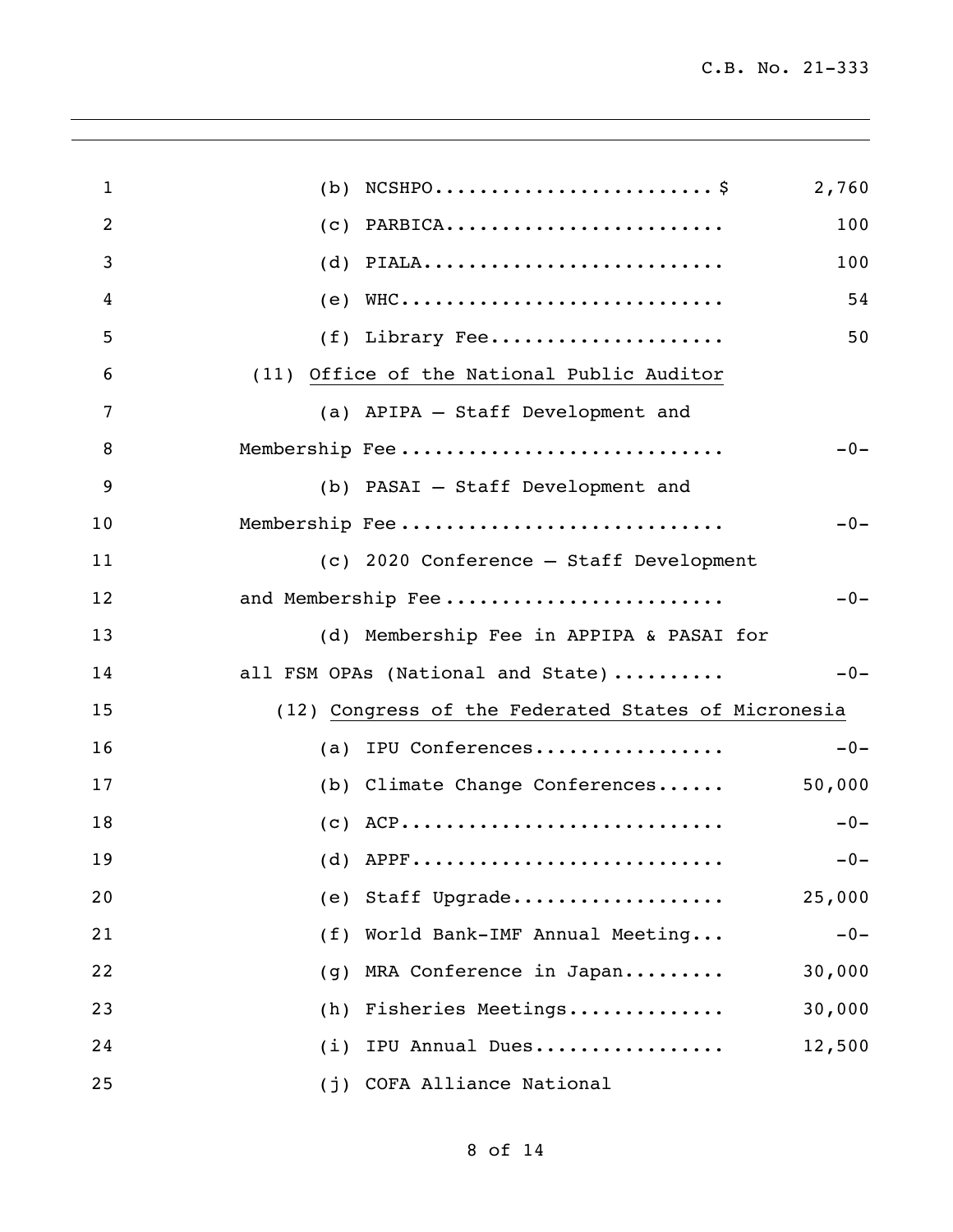| 1  | Network (CANN)\$<br>25,000                             |
|----|--------------------------------------------------------|
| 2  | (k) Travel to Investment Advisor                       |
| 3  | (Wilshire)<br>$-0-$                                    |
| 4  | (1) Compact Historical Project<br>25,000               |
| 5  | (m) National Olympic Committee - Olympic               |
| 6  | Qualifiers and Assistance for Jennifer Chieng<br>$-0-$ |
| 7  | (n) Micronesia Productions<br>70,000                   |
| 8  | (o) Prior and Current Year Member &                    |
| 9  | Staff Housing<br>62,000                                |
| 10 | (13) Other Grants, Subsidies and Contributions.        |
| 11 | 5,000<br>(a) COM Board Meeting                         |
| 12 | 25,000<br>(b) COM-FSM Treaty Obligation                |
| 13 | FSM Social Security Administration 1,000,000<br>(c)    |
| 14 | State Judiciaries: Kosrae<br>40,000<br>(d)             |
| 15 | State Judiciaries: Pohnpei<br>60,000<br>(e)            |
| 16 | State Judiciaries: Chuuk<br>110,000<br>(f)             |
| 17 | 40,000<br>State Judiciaries: Yap<br>(g)                |
| 18 | (h) National Law Day<br>50,000                         |
| 19 | (i) Micronesian Legal Services                         |
| 20 | Corporation (MLSC)<br>250,000                          |
| 21 | NORMA - Forum Fisheries Agency (FFA)<br>63,000<br>(i)  |
| 22 | NORMA - WCPFC Tuna Commission Fee<br>318,397<br>(k)    |
| 23 | Independence Day Activities<br>50,000<br>(1)           |
| 24 | 260,000<br>(m) MLFC Loan Payment                       |
| 25 | (n) Single Audit Fee (FY 2019)<br>460,000              |

,我们也不会有什么。""我们的人,我们也不会有什么?""我们的人,我们也不会有什么?""我们的人,我们的人,我们的人,我们的人,我们的人,我们的人,我们的人,我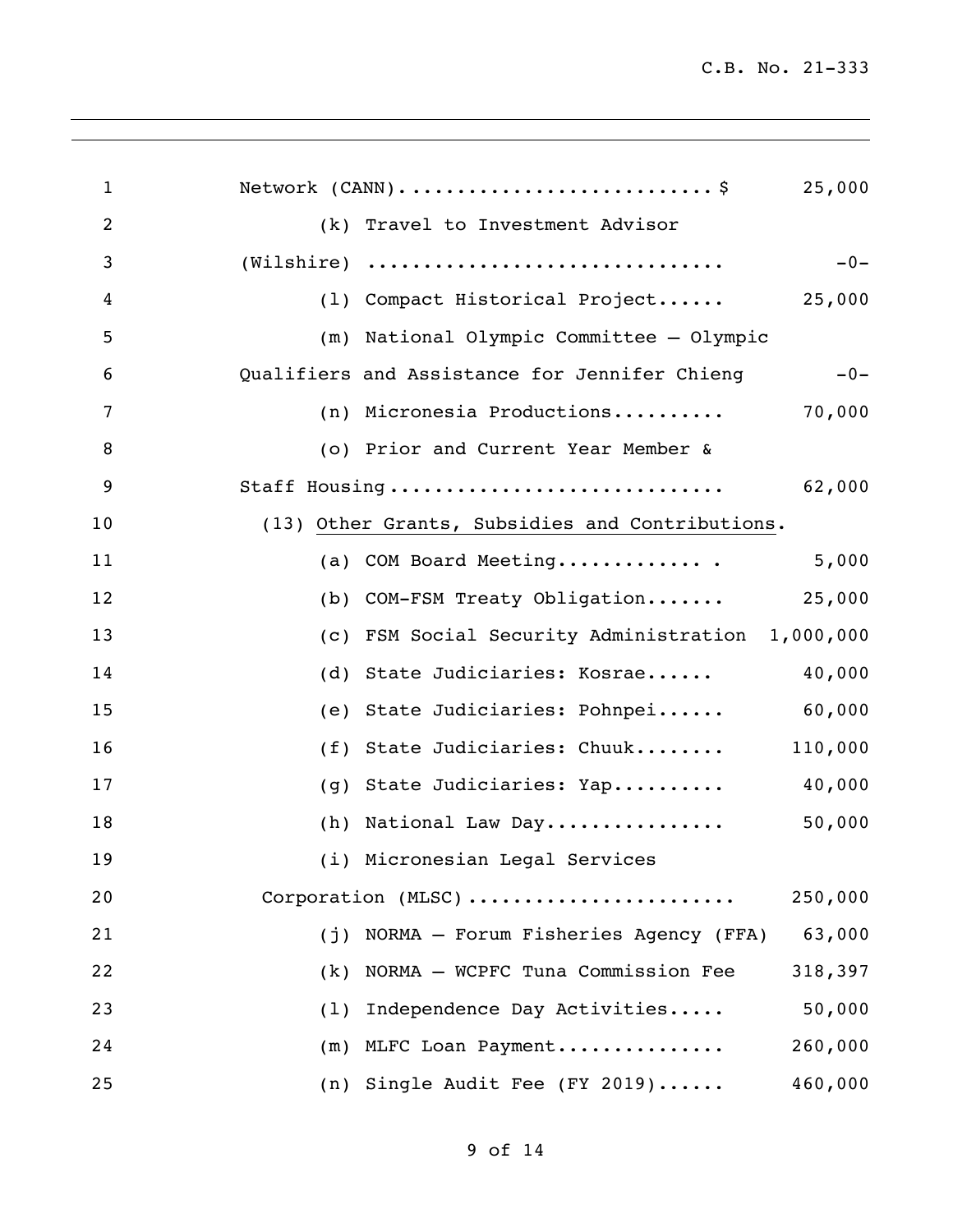| 1  | (o) Staff Housing\$<br>660,000                           |
|----|----------------------------------------------------------|
| 2  | (p) Recruitment and Repatriation 223,218                 |
| 3  | (q) Legal and Advocacy Services in                       |
| 4  | Washington D.C. (A&P)<br>$-0-$                           |
| 5  | (r) Pacific Missionary Aviation Service<br>100,000       |
| 6  | (s) Caroline Air Subsidy for insurance                   |
| 7  | and fuel<br>310,000                                      |
| 8  | (t) National Olympic Committee -                         |
| 9  | Coaches & Qualifying<br>$-0-$                            |
| 10 | (u) Saint Ceilia Catholic School - school                |
| 11 | buses and class room renovations<br>$-0-$                |
| 12 | $(v)$ MiCare Subsidy 500,000                             |
| 13 | (w) Contribution to Tourism Sector                       |
| 14 | Mitigation Fund<br>$-0-$                                 |
| 15 | (x) FSM National Government Employee                     |
| 16 | Health Insurance Plan<br>$-0-$                           |
| 17 | (y) General Election 2021 497,607"                       |
| 18 | Section 2. Section 12 of Public Law No. 21-185 is hereby |
|    | 19 amended to read as follows:                           |
| 20 | "Section 12. Allotment and Management of Funds and       |
| 21 | Lapse Dates.                                             |
| 22 | (1) General provisions.                                  |
| 23 | All funds appropriated by this act<br>(a)                |
| 24 | shall be allotted, managed, administered and accounted   |
| 25 | for in accordance with applicable law, including, but    |
|    |                                                          |

# of 14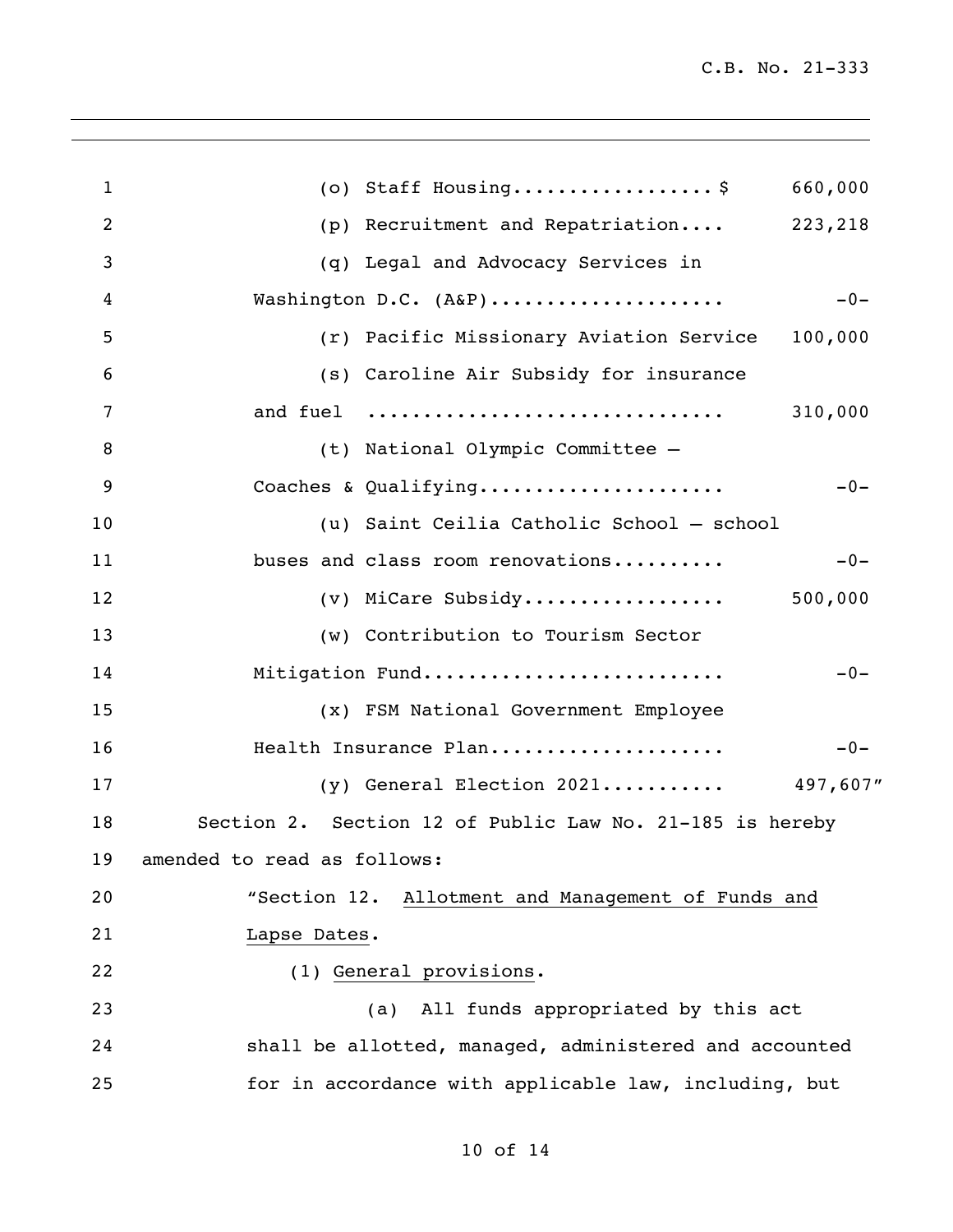not limited to, the Financial Management Act of 1979. (b) The allottees shall be responsible for ensuring that these funds, or so much thereof as may be necessary, are used solely for the purposes specified in this act, and that no obligations are incurred in excess of the sums appropriated. (2) Allottees. The allottees of the funds appropriated by this act are as follows: (a) Section 2 - the allottee of these funds shall be the President of the Federated States of Micronesia; (b) Section 3 - the allottee of these funds shall be the Speaker of the Congress of the Federated States of Micronesia; (c) Section 4 – the allottee of these funds shall be the Chief Justice of the Supreme Court of the Federated States of Micronesia; (d) Section 5 – the allottee of these funds shall be the Public Auditor of the Federated States of Micronesia; (e) Sections 6 through 9 - the allottee of these funds shall be the President of the Federated States of Micronesia; PROVIDED, HOWEVER, that for the following subsections of sections 8 through 9 of this act: 25 (i) Sections  $8(1)(f)$  and  $8(13)(q)$  – the

### of 14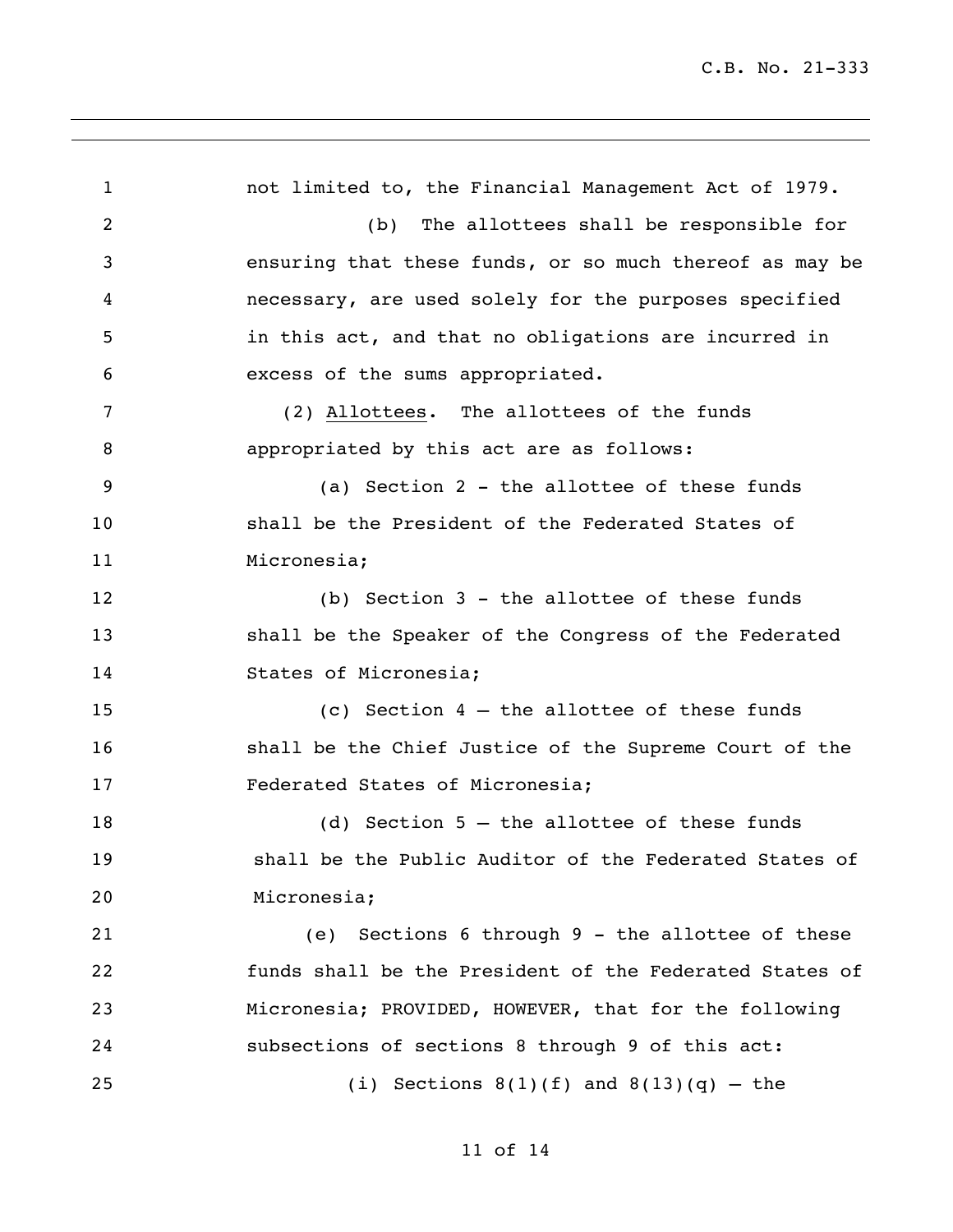allottee of these funds shall be the Chair of the Joint Committee on Compact Review and Planning; (ii) Section 8(8)(a) – the allottee of these funds shall be the Governor of the state of Kosrae; (iii) Section 8(8)(b) – the allottee of these funds shall be the Governor of the state of Pohnpei; 7 (iv) Section  $8(8)(c)$  – the allottee of these funds shall be the Governor of the state of Chuuk; (v) Section 8(8)(d) – the allottee of these 10 funds shall be the Governor of the state of Yap; (vi) Section 8(11) – the allottee of these funds shall be the Public Auditor of the Federated States of Micronesia; (vii) Section 8(12) – the allottee of these funds shall be the Speaker of the Congress of the Federated States of Micronesia; (viii) Section 8(13)(a) – the allottee of these funds shall be the President of the College of Micronesia-FSM; (ix) Section 8(13)(d) through (g) - the allottee of these funds shall be the Chief Justice of the respective State Supreme Court; (x) Section 8(13)(h) - the allottee of these funds shall be the Chief Justice of the Supreme Court of the Federated States of Micronesia;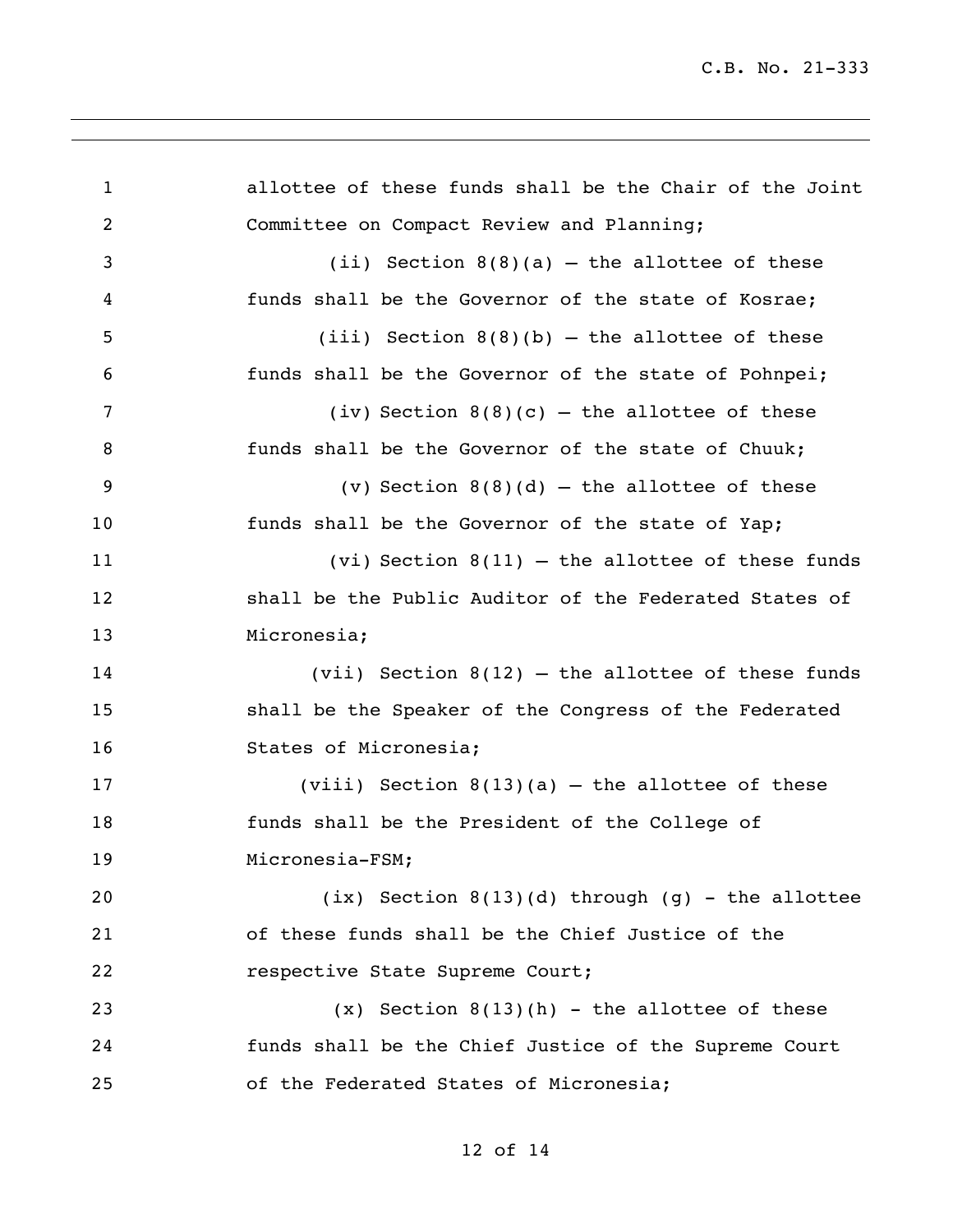| $\mathbf 1$ | $(xi)$ Section $8(13)(t)$ - the allottee of these      |
|-------------|--------------------------------------------------------|
| 2           | funds shall be the National Olympic Committee;         |
| 3           | $(xii)$ Section $8(13)(u)$ - the allottee of these     |
| 4           | funds shall be the Principal of Saint Cecilia Catholic |
| 5           | School;                                                |
| 6           | $(xiii)$ Section $9(1)$ – the allottee of these funds  |
| 7           | shall be the President of the College of Micronesia-   |
| 8           | FSM;                                                   |
| 9           | $(xiv)$ Section 9(3)(b) – the allottee of these        |
| 10          | funds shall be the Governor of the state of Kosrae;    |
| 11          | $(xv)$ Section 9(3)(c) – the allottee of these         |
| 12          | funds shall be the Governor of the state of Pohnpei;   |
| 13          | $(xvi)$ Section 9(3)(d) – the allottee of these        |
| 14          | funds shall be the Governor of the state of Chuuk;     |
| 15          | $(xvii)$ Section 9(3)(e) – the allottee of these       |
| 16          | funds shall be the Governor of the state of Yap;       |
| 17          | (xviii) Section $9(4)(i)$ - the allottee of these      |
| 18          | funds shall be the Secretary of the Department of      |
| 19          | Transportation, Communications and Infrastructure;     |
| 20          | $(xix)$ Section $9(11)(b)$ – the allottee of these     |
| 21          | funds shall be the Speaker of the Congress of the      |
| 22          | Federated States of Micronesia;                        |
| 23          | $(xx)$ Section $9(11)(d)$ - the allottee of these      |
| 24          | funds shall be the President of the Constitutional     |
| 25          | Convention;                                            |
|             |                                                        |

# of 14